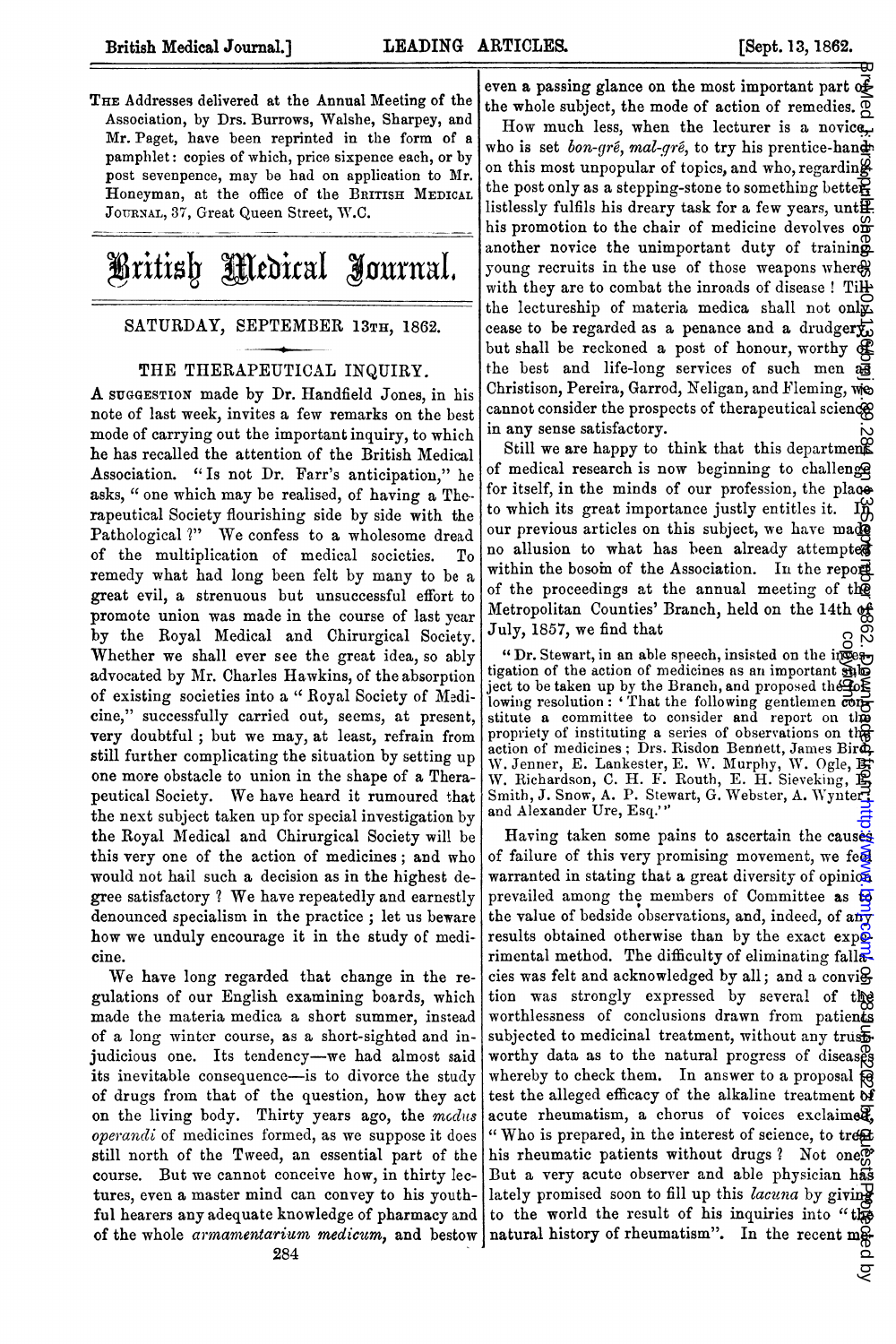morable discussion in the Medical and Chirurgical Society, Dr. Gull answered that he has for years been treating his rheumatic patients on the expectant method, and with very satisfactory results. When he has set the example, perhaps others may apply the same rule not only to rheumatism, but to other acute disorders, and so furnish on the large scale the standard of comparison so much desired in 1857. We may further state that <sup>a</sup> subcommittee then appointed drew up several schedules, one of which had reference to the very subject now brought forward by Dr. Handfield Jones; viz., the employment of arsenic, Donovan's solution, ointments, and other external applications, in psoriasis; and another to the external uses of chlorate of potash. These schedules were never issued.

But it is to the grounds on which the Metropolitan Counties Branch was solicited to undertake this inquiry, that we are chiefly anxious to direct attention. Dr. Fleming's society being then in a state of suspended animation, the ground was entirely unoccupied. To many distinguished members of the Association residing in London, medical politics were distasteful, and deterred them from joining the Branch. Frequent meetings for scientific purposes would likewise be a grave objection to many. The institution of. a new society was universally condemned. Was it not possible to introduce something like unity and system into the observations of the many physicians and surgeons of the London hospitals who were daily making many thousands of random therapeutical experiments, which, for want of concert and cooperation, were actually lost to science ? And might not the results of systematic observation be embodied in a half-yearly or quarterly report, which, with more exact experiments by individual members, might be laid before the meetings of the Branch, and impart to them a high scientific interest and value ?

The lapse of years has, in our opinion, added to, instead of detracting from, the cogency of the foregoing considerations. The objection to the multiplication of societies has never been so strong. The members of the Association in the metropolis are more numerous and influential than ever; but the great majority of them decline to join the Branch, because it has nothing, to do. The question which it proposed five years ago to investigate, but in which few then felt any interest, is now becoming the great question of the day. Were such a work now undertaken in good earnest, we cannot believe that one of the three hundred metropolitan members would grudge his half-crown subscription to the Branch; and many, we feel sure, would gladly double it, if by so doing they could render more available for the advancement of our therapeutical knowledge the unrivalled opportunities which this great metropolis affords.

We have addressed our observations exclusively to the members of the Association resident in London, because the Branch here, though it seems to us an instrument ready made, and peculiarly fitted for carrying out the resolution adopted at the annual meeting of the Association, is the only one which does nothing for the advancement of science. That the provincial Branches will do their part, we are fully persuaded. But we should greatly regret to see the metropolitan members distanced in the race, when, considering the facilities they enjoy, they should lead the van. Honest rivalry in work like this must conduce to the honour and the good of all.

## TARTUFFE'S HEROISM.

On the 1st June, 1861, the Lancet told the profession that an insane man was not insane. The Lancet did this in face of the facts, that the unfortunate individual was at the very moment a resident in a lunatic asylum; that two physicians had solemnly certified to his lunacy; that he was under the immediate charge of a celebrated alienist, who had also certified to the fact of his being a lunatic; and, above all, in face of the fact that the gentleman had gone voluntarily into confinement, because he felt that, if not restrained, he should destroy some member of his family ! If any of our readers be curious enough to ask, " Why this astounding perversion of facts ?" we would bid him read the article, and draw his own conclusion.\*

Once again the Lancet, true to such antecedents, has resorted to a similar unblushing perversion of facts, and on this occasion with the sole object of attempting to throw discredit on the BRITISH MEDICAL JOURNAL. It is no pleasure to us to pursue this muddy business; but we have a duty to perform; and we once for all tell the Lancet that, so long as it continues to play off its calumnies upon the Association and its JOURNAL, so long shall we continue to expose and bare them to the profession. The Lancet, if it be wise, will not try the patience and long-enduring of the profession beyond what it is able to bear. The time may come when the profession will again call that journal to account for daring thus to trifle with its morality.

The Lancet asserts, that the Association at its late meeting attempted to interfere with the liberty of the press; to limit the diffusion of intellectual food; to declare the papers of its members private property; to lay embargo on the addresses, etc., delivered at its meetings; or, to use its own elegant language:

<sup>\*</sup> We give the very words of the *Lancet*, to prevent any doubts as to the correctness of our statement. "Mr. ——"s mind at this time showed none of the ordinary symptoms of insanity. He had no delusions or hallucinations;